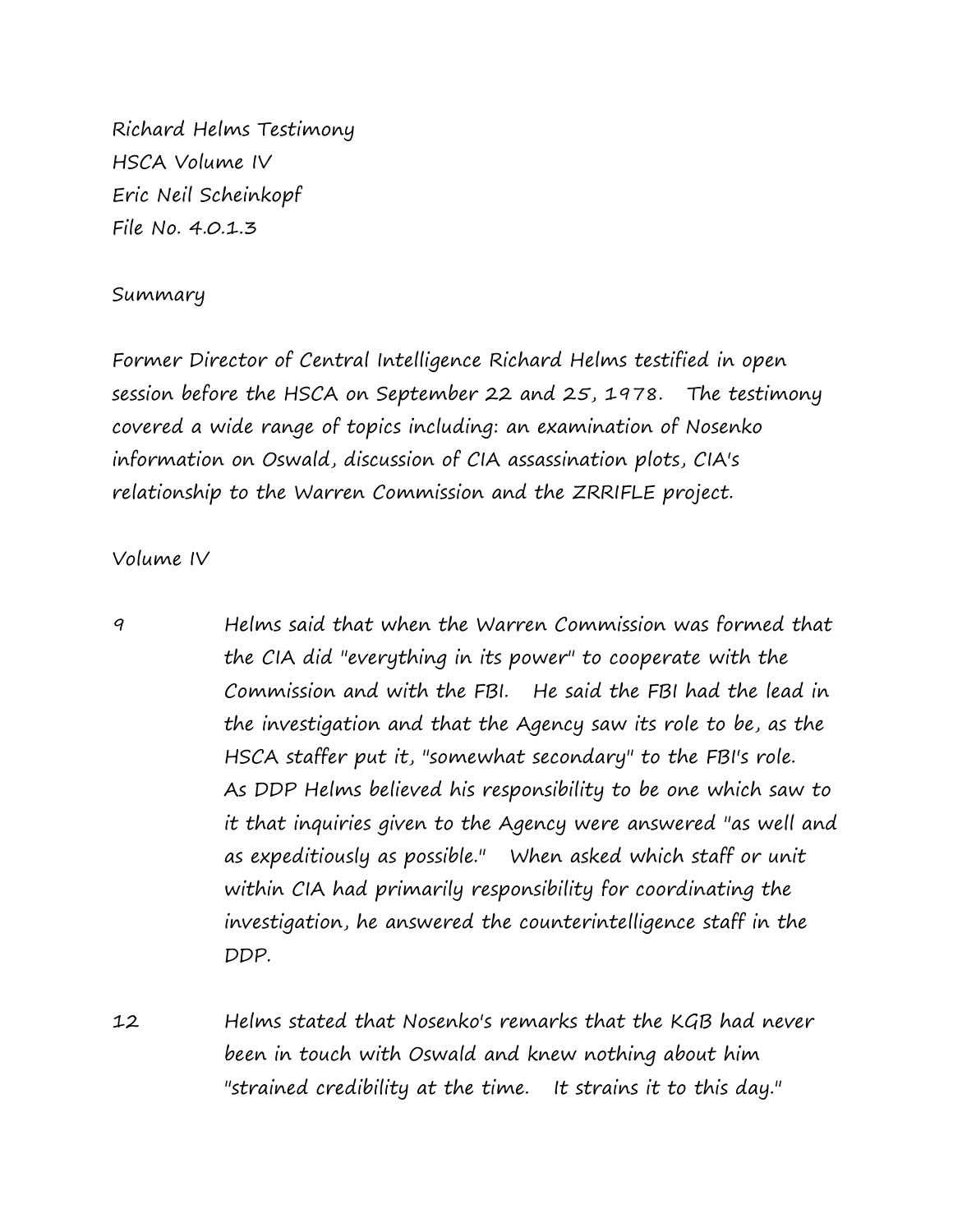12 Helms, when asked if all information pertinent to the Warren Commission's work was promptly given to it, danced around the question, saying he did not know how to answer it. While saying CIA made a major effort to be as cooperative and prompt as possible, he qualified it by saying that after what he had been through in recent years that he knew enough to realize you can't make a flat statement about anything. He said there "maybe" were some places where help was not as prompt as it should have been but that he was not in a position to identify them.

13 Mr. Helms stated that he did not "have any sensation" that Allen Dulles played any special role on the Warren Commission as far as CIA was concerned. Helms, when also asked to what extent did Dulles attempt to represent the interests of the CIA while serving on the Commission said he had no idea.

14-15 The testimony contained a memorandum of July 8, 1964 from the Chief of the SR Division to Richard Helms regarding the former's conversation with Allen Dulles on the Nosenko information concerning Oswald. The memo dealt with an earlier conversation that the Chief, SR Division had with Dulles that there were some members of the Commission who were concerned that if they suppressed the Nosenko information now it would only resurface later. The memorandum discussed steps to take if Dulles is unable to persuade his colleagues to eliminate any reference to Nosenko's information in the final report.

19 Mr. Helms was asked if the exhibit containing this memorandum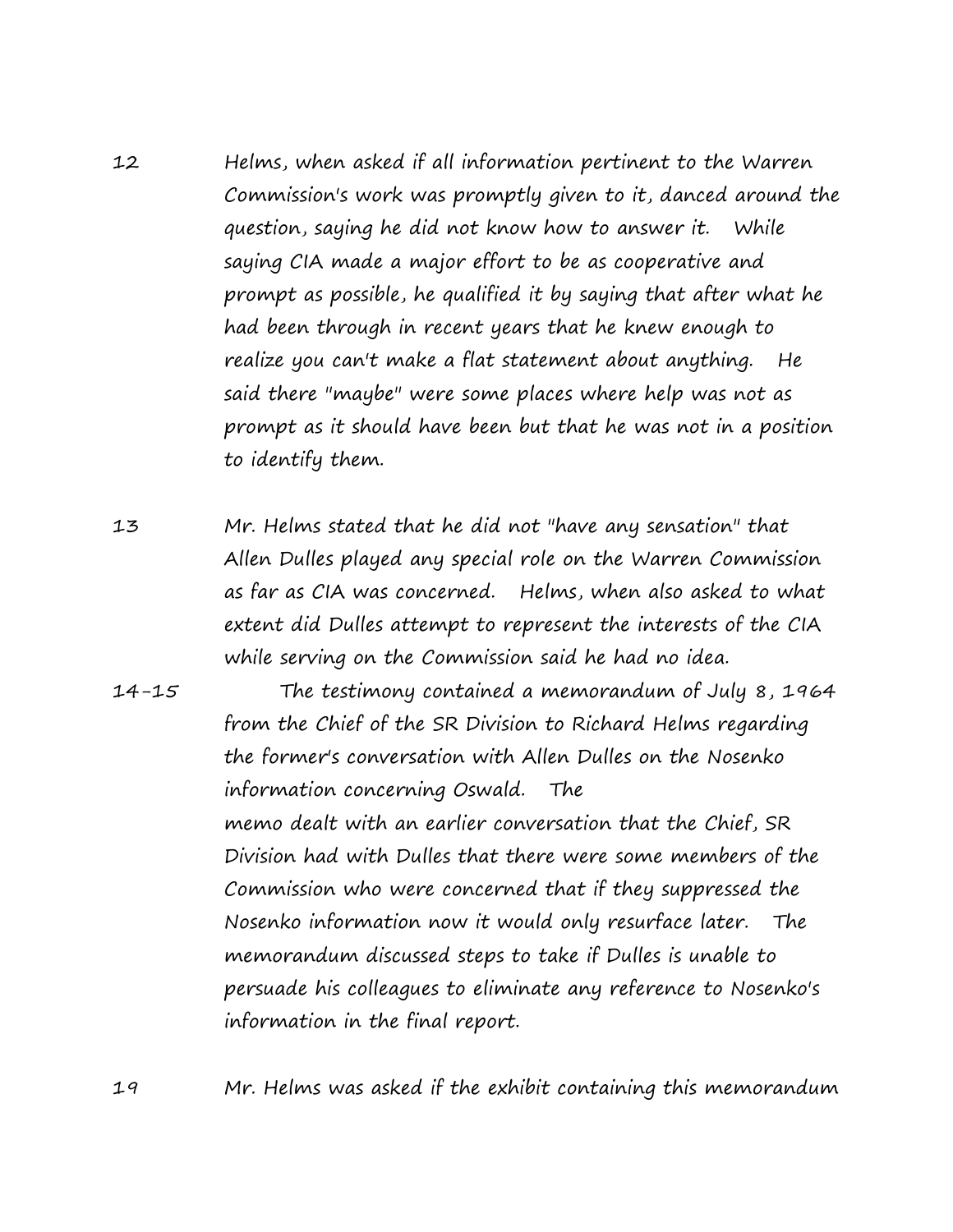refreshed his memory on the extent to which Mr. Dulles may have represented Agency interests while serving on the Commission. Helms replied that he did not read the memorandum this way. When the HSCA staffer tried a second time to ask Mr. Helms if Dulles was attempting to represent Agency views to the Commission, Helms again said "I don't get that from reading this exhibit."

121 Mr. Helms was very elusive when Representative Dodd asked him if he knew whether any member of the Warren Commission or its staff was ever informed by the CIA of their anti-Castro assassination plots. Helms replied that other assassination plots, ones not involving the Mafia, he does not accept as assassination plots saying "we have a definitional problem." When Dodd refined his question to ask if the Commission was ever informed about any of these attempts on the Cuban regime, whether on Castro, or to try and overthrow his government, or to try and knock him off, Helms replied "I don't know what the Warren Commission knew." Helms went on to say that he did not inform them of these things but noted that both Dulles and Senator Russell were aware of what was going on regarding Castro and that then DCI McCone also knew what was happening. Helms says that what the Commission knew from these individuals, he doesn't know. He said he never spoke to them himself about it.

126-150 Inclusion in the HSCA record of the April 25, 1967 IG report that reconstructs CIA involvement in plans to assassinate Fidel Castro, JFK Exhibit F-527.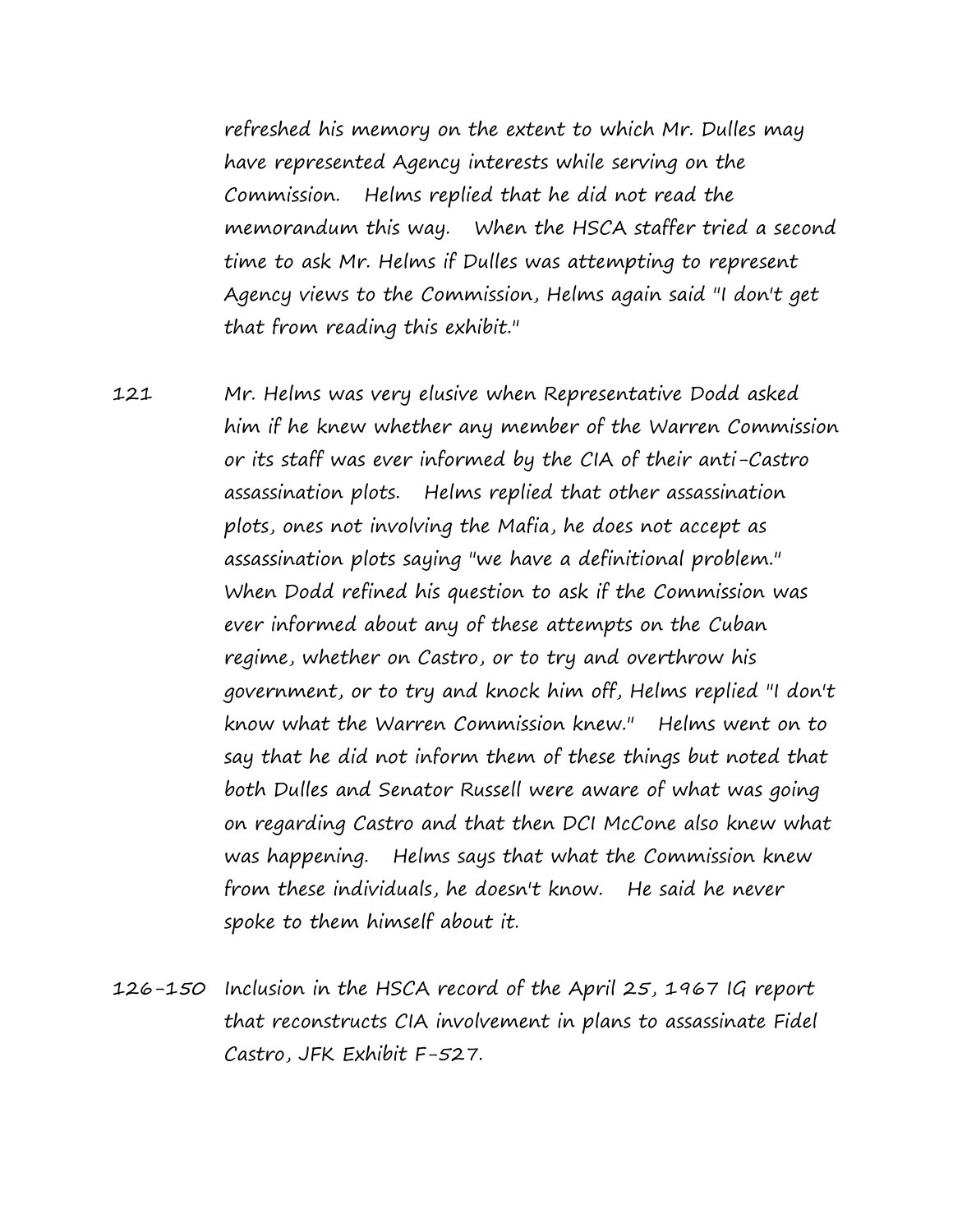- 151-152 Exchange between Dodd and Helms about whether or not McCone knew about assassination plots against Castro. Dodd searched for words that he and Helms could agree upon in discussing assassinations and what Dodd used in asking Helms about this were the words "efforts to get rid of Fidel Castro." When Dodd asked Helms if McCone knew about CIA's efforts to "get rid of Castro" Helms replied that "He certainly was on top of all the operations that we mounted against Cuba...[but Helms went on to say] I believe he has testified to the effect that he did not know of what he called specific efforts to kill Castro. I don't know whether he knew about it or not. I will accept his word."
- 152 Dodd quoted from the Church Committee report that McCone testified that he was not aware of the assassination plots against Castro which occurred during the years he was DCI and that he did not authorize them. Dodd then asked Helms for his reaction to these remarks. Helms said he would not "take issue with it. I would simply end up in a lengthy hassle between me and Mr. Mccone. I have better ways to spend my time."
- 157 Helms said he did not talk with anyone on the Warren Commission staff about these efforts to get rid of Castro; on another matter when Dodd asked if August 1963 would have been the first time McCone was aware of any of the assassination efforts Helms said "I think that is plausible. I can accept that." When Dodd asked if Helms himself talked to the Commission or its staff about the efforts to get rid of Castro, Helms said no. When Dodd probed further to ask if Helms talked about these plots to anyone who had "any connection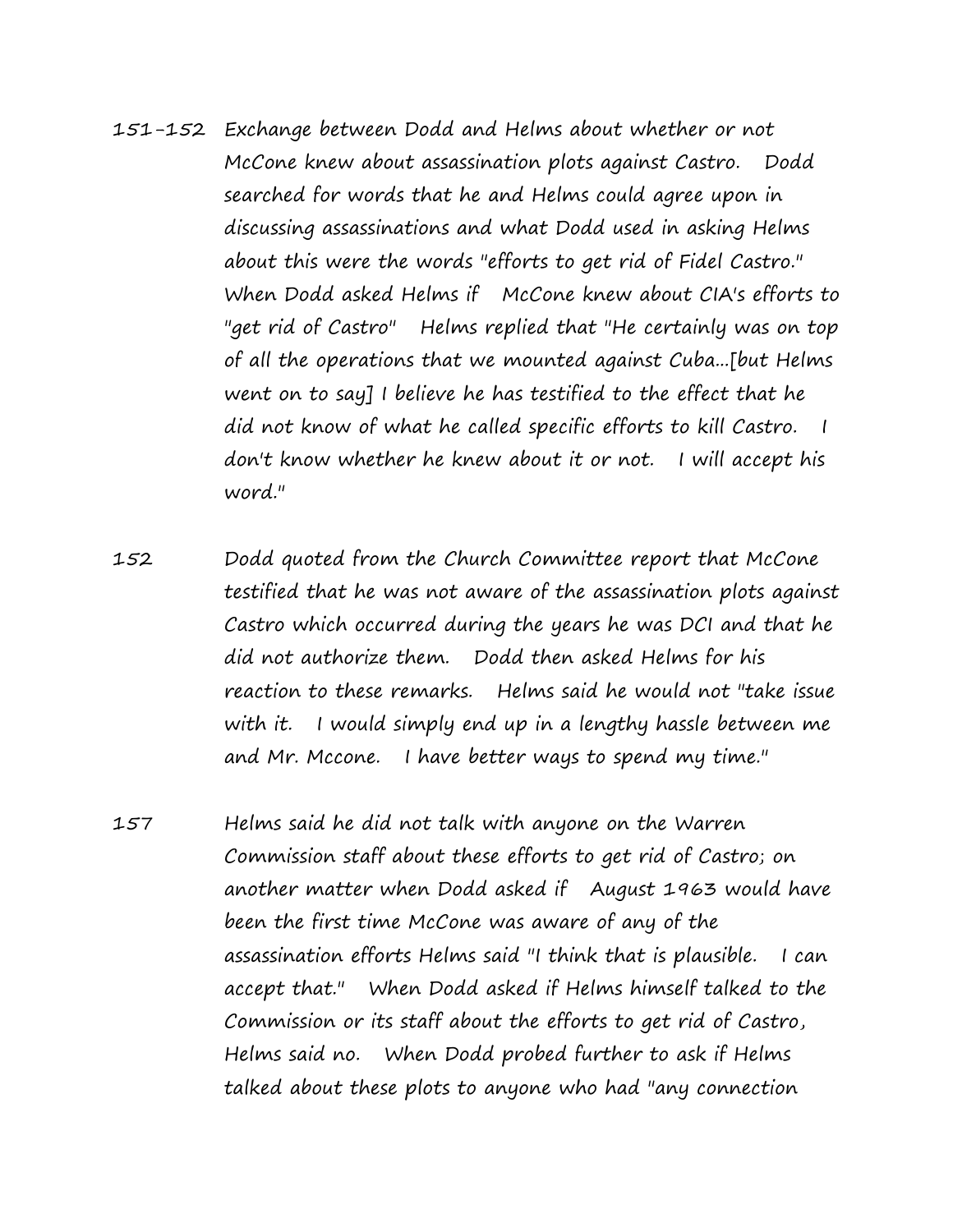whatsoever" with the Commission, Helms said "Not that I know of; no."

- 158 Helms and Dodd spar on the issue of why he did not tell the Warren Commission about the efforts to get rid of Castro or to overthrow the Cuban Government. Helms did not like Dodd's "singling him out" as to why he did not tell the Commission when Helms said these operations were known to officials [such as] the Attorney General, the Secretaries of State and Defense and the President of the United States. Helms said "it was a Government wide operation."
- 173 Helms talks about the AMLASH operation saying it "was a political action operation to get a political grouping together to unseat Castro...It was not an assassination operation or designed for that purpose."
- 182 When asked if CIA ever conducted an investigation to determine whether Oswald had been connected with the Agency, Helms said yes and believed McCone had presented a sworn affidavit to the Commission saying that Oswald had no formal connection of any kind with the Agency. Helms was clearly exasperated by the question for he added "Can't this ever be put to rest? What does it take to put it to rest?"
- 184 In response to a question as to whether it would have been standard operating procedure for the Agency to debrief Oswald upon his return from the USSR, Helms said "I would not have thought so." He thought it would be SOP for the Navy to debrief Oswald after he returned to the United States because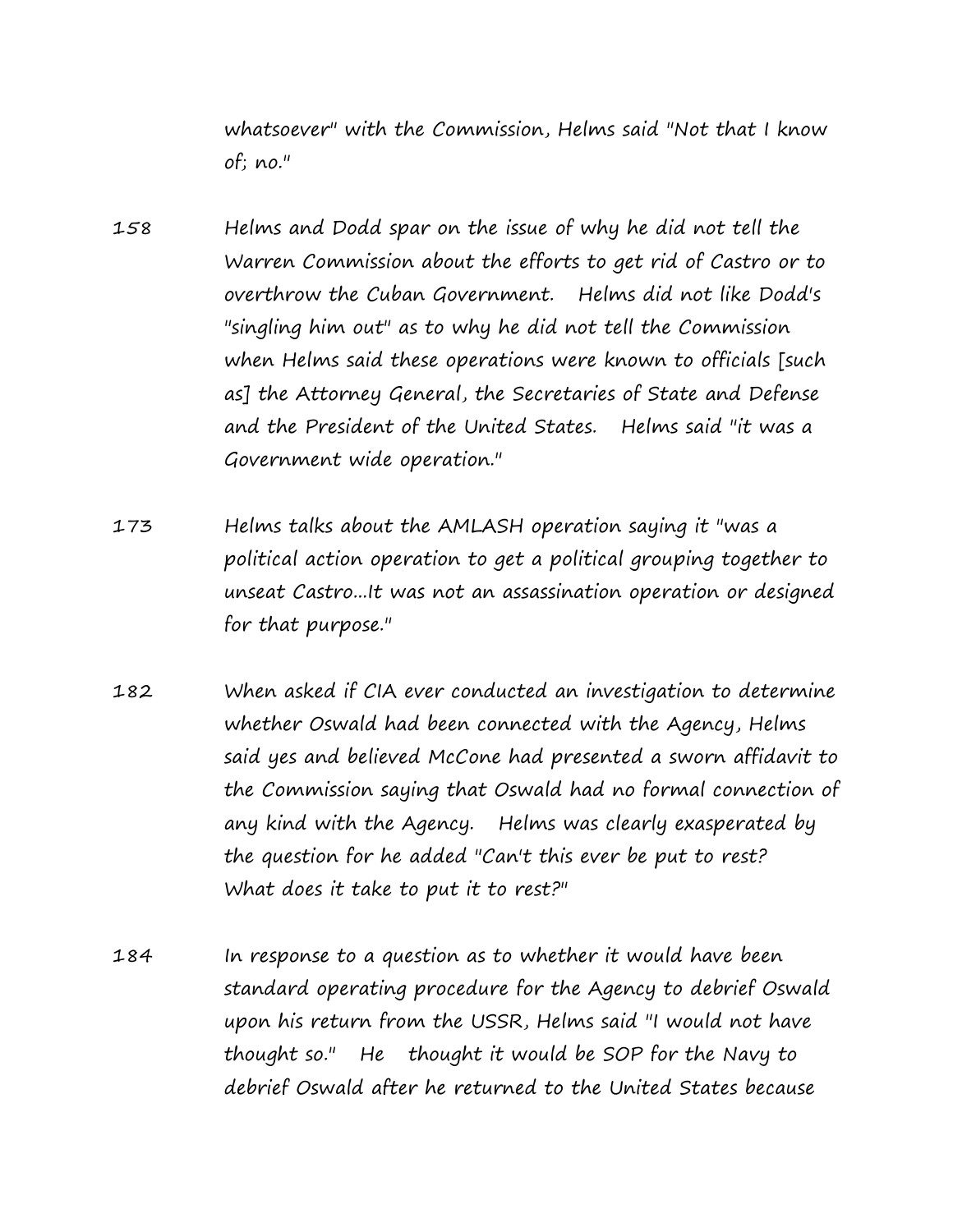he had been a member of the Marine Corps. Helms said that in any event "the understandings" were that military officers were handled by "the intelligence organs" of the Defense Establishment.

- 189 When Helms was asked by an HSCA staffer whether 201 files are ever maintained on a covert basis or if there is ever such a thing as a fake 201 file, he replied that he did not know and said he was not aware of the "phenomenon" prior to this staffer's bringing it to his attention.
- 189-191 When Helms was asked about ZRRIFLE, he gave an indirect answer. He began by saying his understanding from the Church hearings was that it "originally started out as an indicator for a project which was supposed to cover a man who in turn had been taken on to have available an operational capability to kill people. This man was hired before I was aware of these things...after I became Deputy Director for Plans, I put on the shelf for good any and all use of his capacity for killing people." Helms went on to say that if ZRRIFLE continued it was in another context and he can not remember it precisely. Helms also says it was his recollection that Division D was the operational staff in the Agency which attempted to procure code and cipher materials overseas for use by the NSA. When Helms was asked if the reference to Division D (referred to in the ZRRIFLE memo described below which he was given a copy of to read) has no bearing at all upon any type of assassination program, he replied that he wouldn't have thought so and that if it was in Division D, it might have been there for convenience [saying] "Maybe they didn't know where else to put